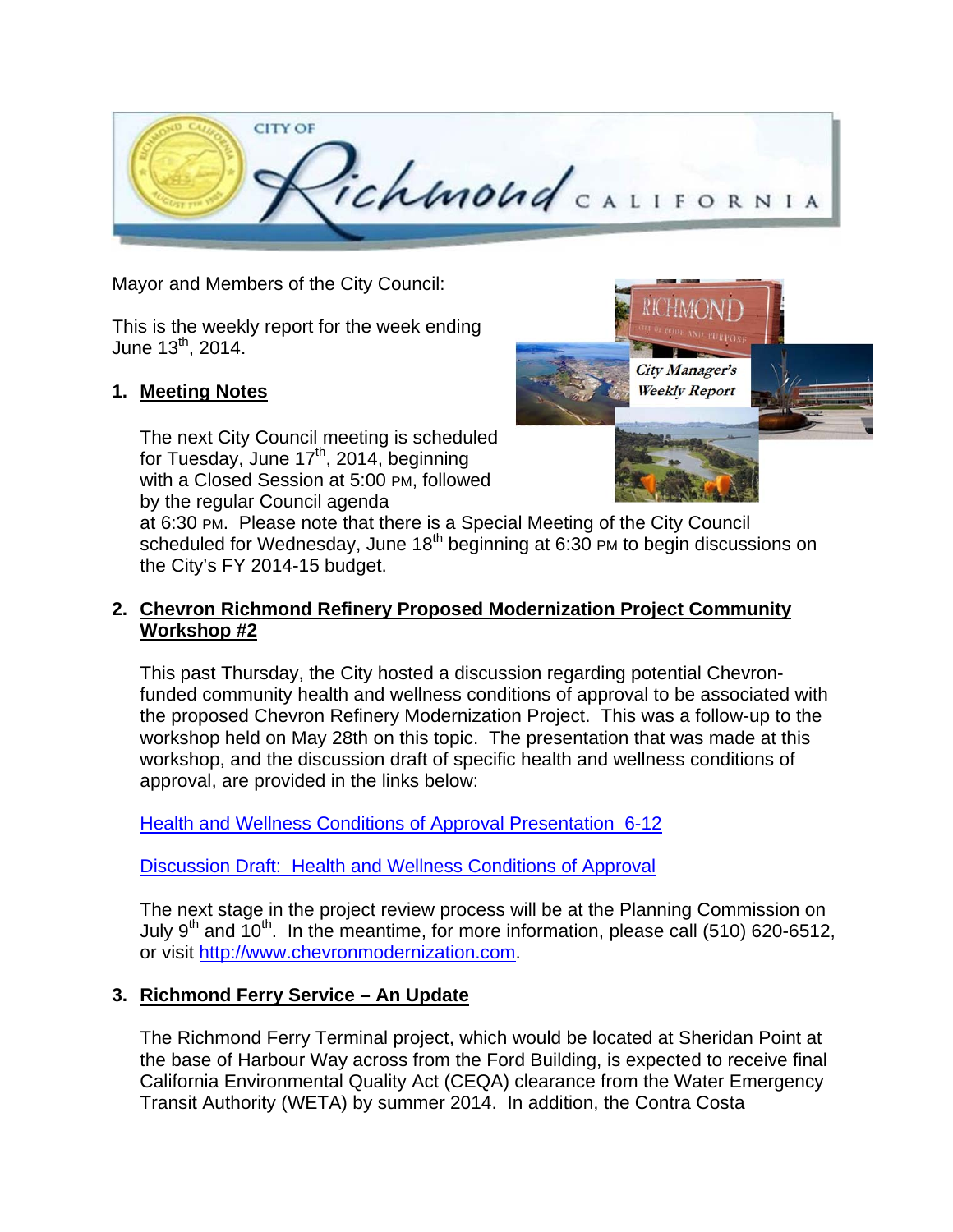Transportation Authority (CCTA) will review a ferry service "white paper" at its meeting next Wednesday, June 18<sup>th</sup>. This "white paper" evaluates each of the proposed Contra Costa terminal sites – Richmond, Antioch, Martinez, and Hercules.

This white paper shows that the Richmond terminal site would have more passengers, a higher farebox recovery (and therefore a lower operating subsidy), lower operating expenses, and the least terminal and vessel costs, than the three other Contra Costa sites. And, the differences in these attributes are not small: average daily boardings would be nearly three times greater in Richmond than the next best site in Contra Costa County; farebox recovery percentage would be twice the amount in Richmond as compared with the next best site; terminal and vessel capital costs would be \$17 million lower in Richmond (at \$34 million) when compared with the next best site (\$51 million) in Contra Costa County. It would be difficult to justify any conclusion that Contra Costa ferry service should not be in Richmond.

As mentioned above, the CCTA Board will review this ferry study at its meeting of Wednesday, June 18<sup>th</sup>. While it will be presented as a study session  $-$  not as an action item, it is the next of several important steps in the process to bring ferry service to Richmond. The decision is of interest to CCTA because the operating cost of the ferry service will need to be subsidized by Measure J funds.

I will keep you informed as this project moves forward.

# **4. 2013 Supplemental Web Survey Results (Non-Scientific Survey)**

As part of its participation in The National Citizen Survey™ (The NCS), the City of Richmond conducted a mailed survey of 3,000 residents. Surveys were mailed to randomly selected households in April 2013 and data was collected through early June 2013. After the official data collection period was over and the data were reported, the City made available the web-based survey to its residents through a link on the City's web site. Visitors to the site were able to complete the survey from June 2013 through December 2013, and 282 surveys were received. The results from the non-scientific survey are included in the 2013 Supplemental Web Survey Report at http://www.ci.richmond.ca.us/index.aspx?nid=2745.

#### **5. Improvements to the San Pablo Dam Road Interchange at I-80**

In preparation for future improvements to the San Pablo Dam Road Interchange at I-80, El Portal Drive, near Glenlock Street in the City of San Pablo, will be temporarily closed to allow for the advance relocation of underground utilities.

**The roadway closure is scheduled to begin on Monday, June 23rd, 2014, and is anticipated to continue into August 2014.** The closure limits on El Portal Drive will be between Glenlock Street and the entrance ramp to westbound I-80 (towards San Francisco), near the Shell Gas Station. Access to/from Glenlock Street from/to El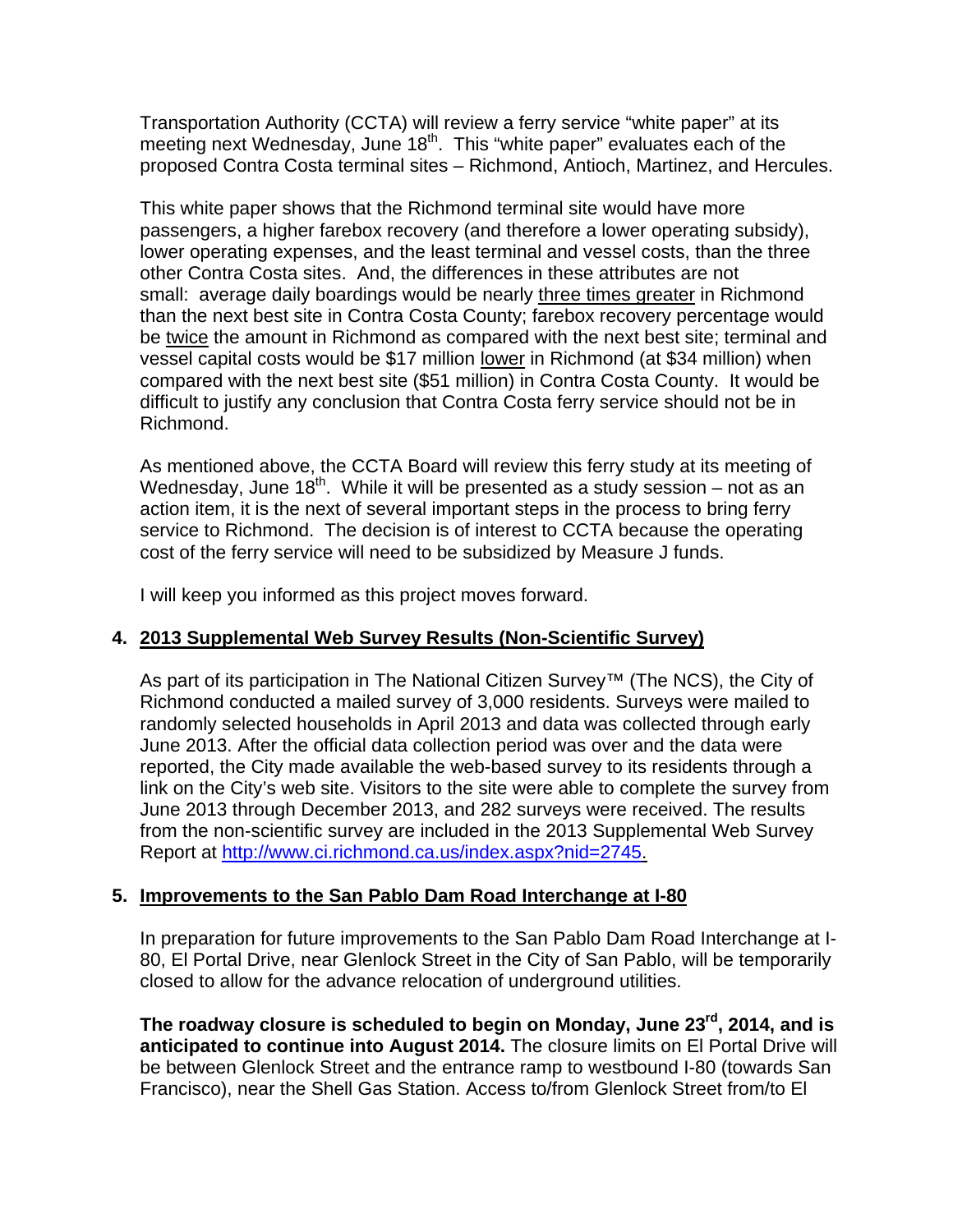Portal Drive and all entrance and exit ramps will remain open at all times during construction. The sidewalk on El Portal Drive within the road closure segment will remain open at all times, except as needed, when construction activities require temporary closure for public safety.

Detour signs will be posted to inform drivers of alternative routes to reach their destination during the roadway closure. Electronic changeable message signs will be placed in strategic locations on city streets to minimize traffic delays and public inconvenience.

The Contra Costa Transportation Authority (CCTA) and project partners, including the cities of San Pablo and Richmond, Contra Costa County, and Caltrans, are making every effort to provide opportunities for project neighbors to stay informed about this construction work.

More information about the project can be found at: http://www.ccta.net/projects/project/38.

The project hotline's number is (510) 277-0444.



Thank you for your cooperation during this essential work.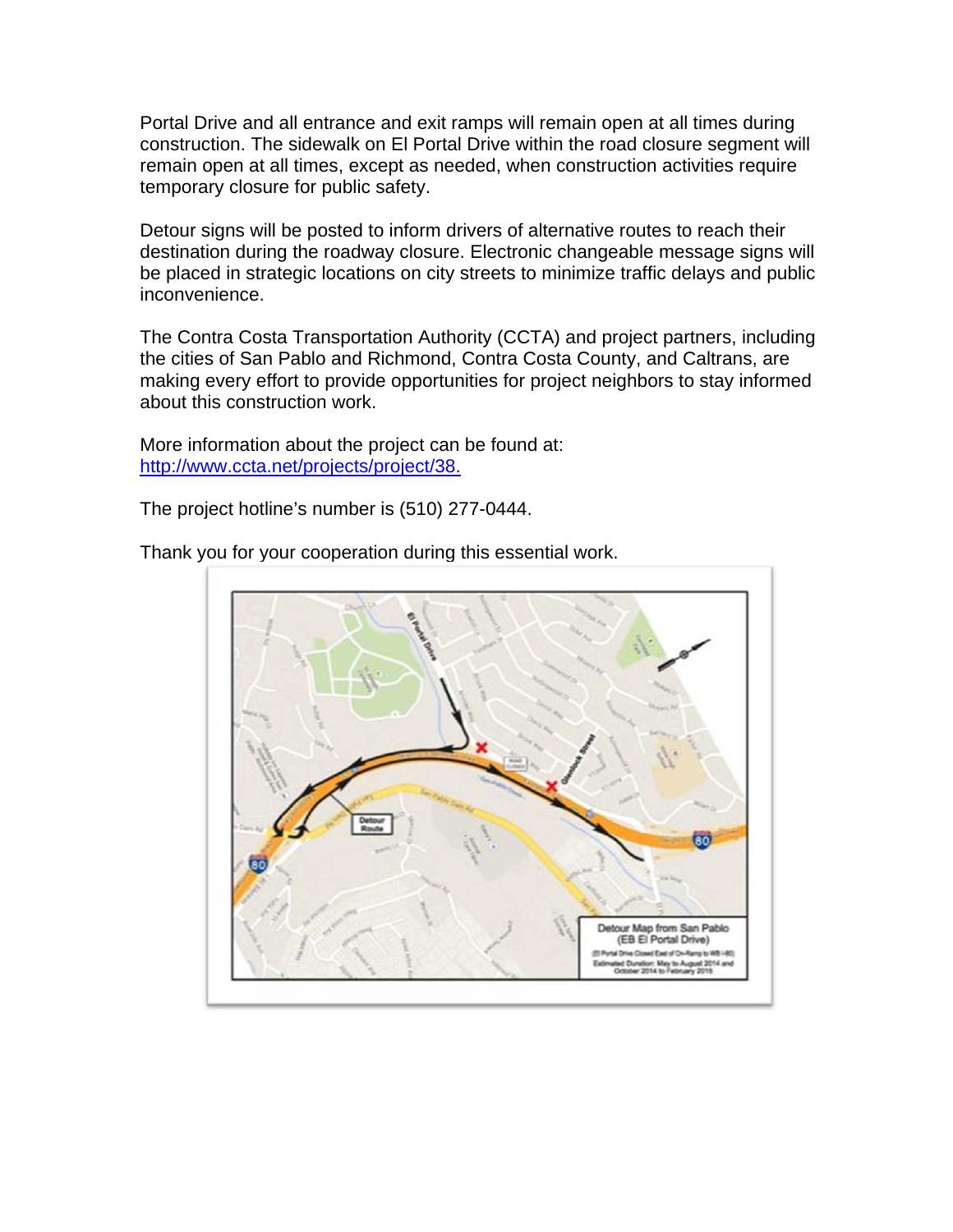

# **6. WriterCoach Connection is Coming to a Richmond High School Near You…**

WriterCoach Connection, working in partnership with the City of Richmond's impact volunteering program, Richmond Excellence Serving Our Community, and funding from Cities of Service, has recruited over 100 volunteers for Richmond High School in 2013-14 to work with 184 students, and is poised to recruit another hundred volunteers as the program prepares to expand to Kennedy High School in the fall of 2014.

WriterCoach brings volunteer writer coaches into classrooms to work one-on-one with high school students to improve their writing skills. The organization has partnered with dynamic teachers, motivated students and talented community partners all working to ensure that students get the support they need to strengthen their writing skills.

#### *All we need now is for you to step up to become a volunteer too!*

**Upcoming Trainings:** Wednesdays, June 11<sup>th</sup> & June 18<sup>th</sup> from 12:00 PM - 3:00 PM.

If you are interested in becoming a writing coach, please contact June Pangelinan at june@writercoachconnection.org or (510) 685-7054; or register directly at http://www.writercoachconnection.org/volunteer.html.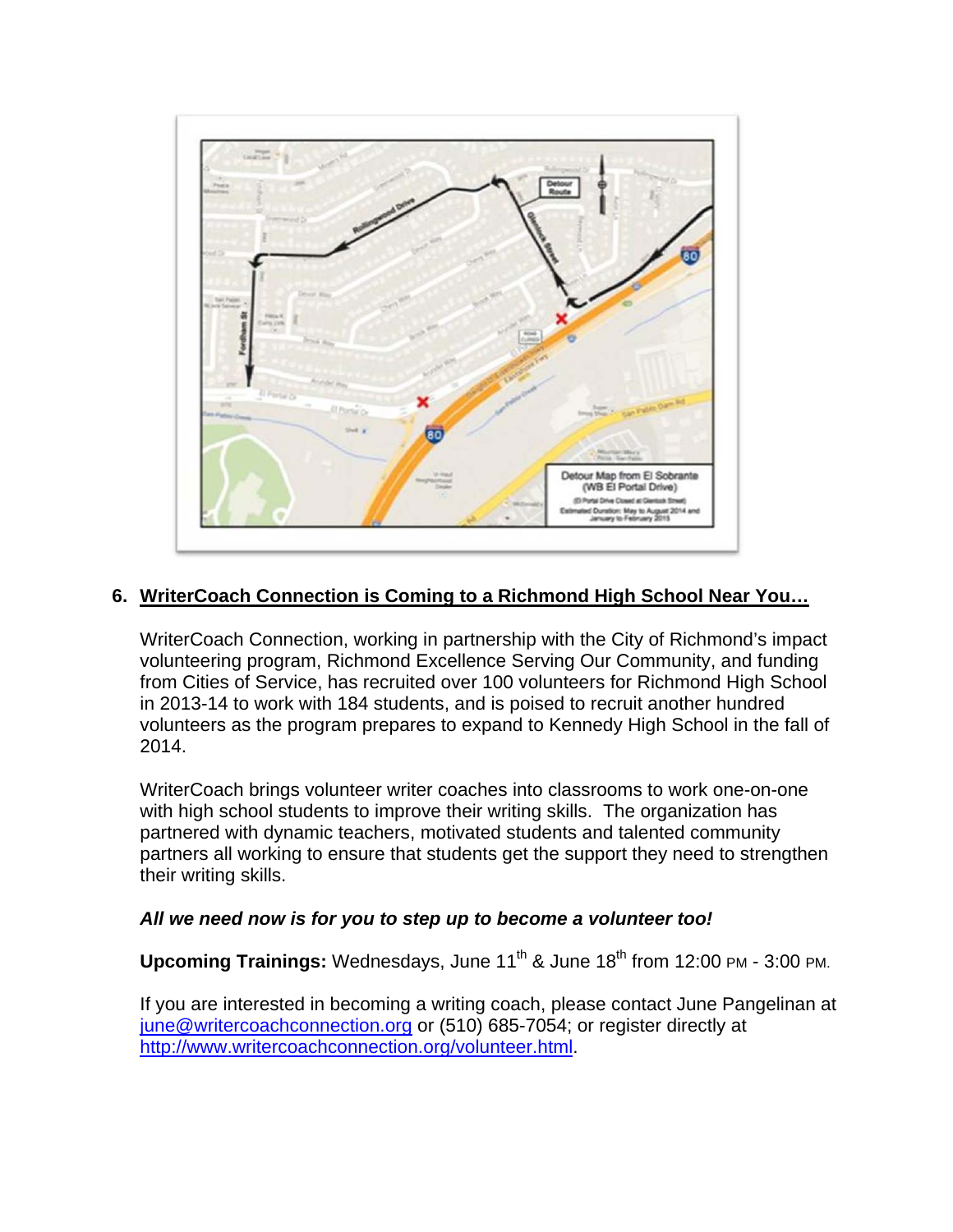

### *7.* **City's Office of Neighborhood Safety (ONS) and Peacemaker Fellowship featured by International Media Outlet** *Al Jazeera America News – America Tonight*

The City of Richmond Office of Neighborhood Safety (ONS) and its Peacemaker Fellowship was recently profiled for its approach to reducing firearm assaults and associated injury in the City of Richmond. The efforts of the ONS continue to attract positive attention and inform the field of violence intervention and interruption through the development and implementation of promising practices.

To read, view and listen to the recently aired interview click on link below: http://america.aljazeera.com/watch/shows/america-tonight.html

#### **8. Parchester Park Project 2014**

Please join Parchester Neighborhood Council on Wednesday, July 16<sup>th</sup> at 5:30 PM to help design a new play space at Parchester Park. The planning team continues to meet every Wednesday from 10:30 AM to 12:00 NOON at Parchester Community Center. Together City personnel are working with Parchester residents, Boys & Girls Club of El Sobrante, and NSP3 playground company to identify ideas to present to the residents at Design Day!

#### **Schedule**

**Design Day:** Wednesday July 16, 2014: 5:30pm-7:30pm: Parchester Community Center

Thursday October 23, 2014: 8:00am-5:00pm: Parchester Park Prep Day 1:

- Friday October 24, 2014: 8:00am-5:00pm: Parchester Park Prep Day 2:
- **Build Day:** Saturday October 25, 2014 8:00am-4:00pm Parchester Park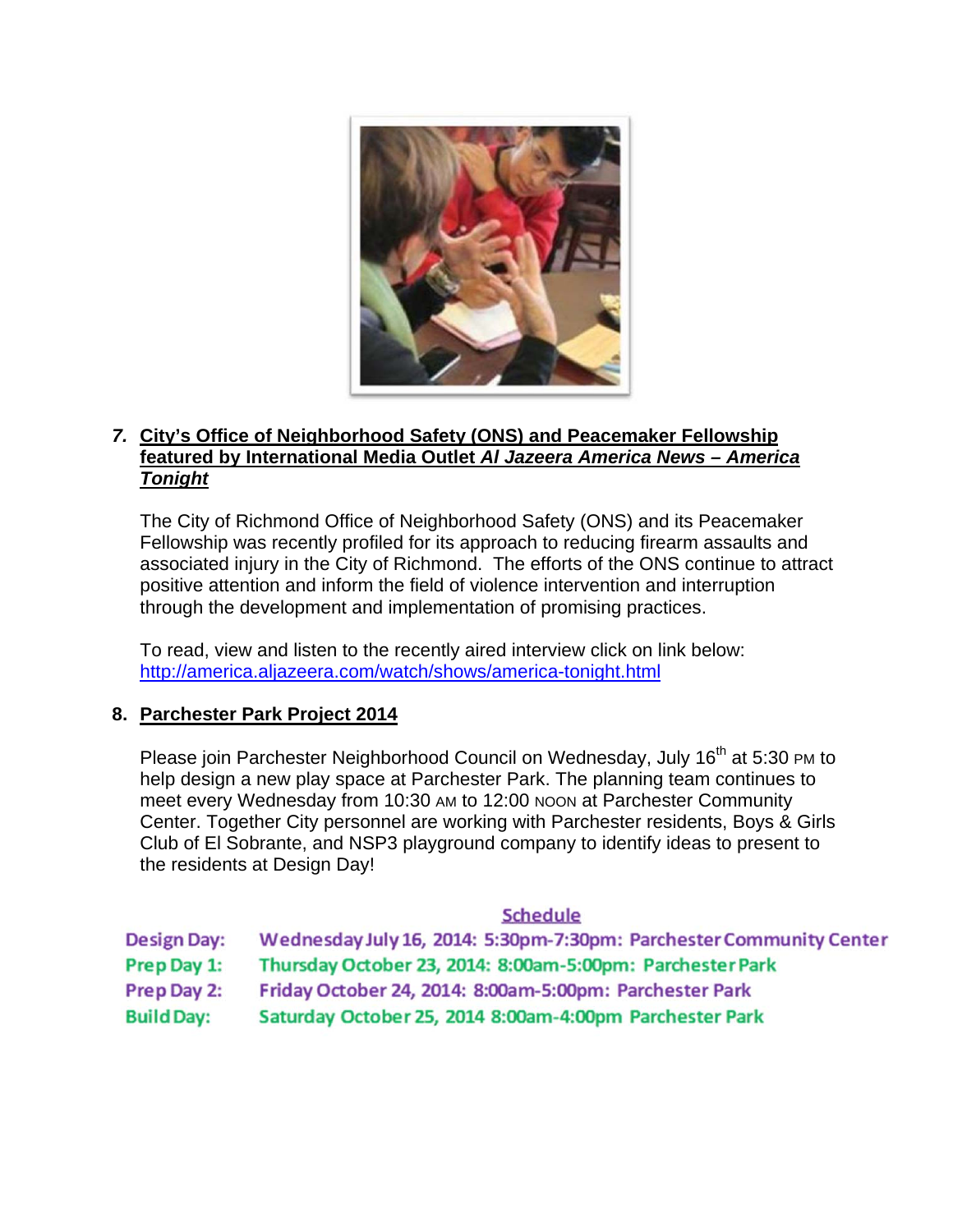

# **9. Free Mural Classes for Teens at the Richmond Art Center**

The Richmond Art Center is offering a free mural painting class for teens, age 13 - 18. Teens will learn traditional and urban mural painting techniques from leading Bay Area muralist Fred Alvarado. Mr. Alvarado will lead teens in designing and painting a Richmond-themed mural. Snacks and drinks will be provided.

Class will be held from June  $9<sup>th</sup>$  - July 31<sup>st</sup> on Tuesdays & Thursdays, from 1:00 PM to 4:00 PM. This free class is part of the Richmond Art Center's traveling Art in the Community Program which brings art experiences to people all across Richmond.

Learn more and apply at: http://www.therac.org/mural.html or call (510) 620-6772.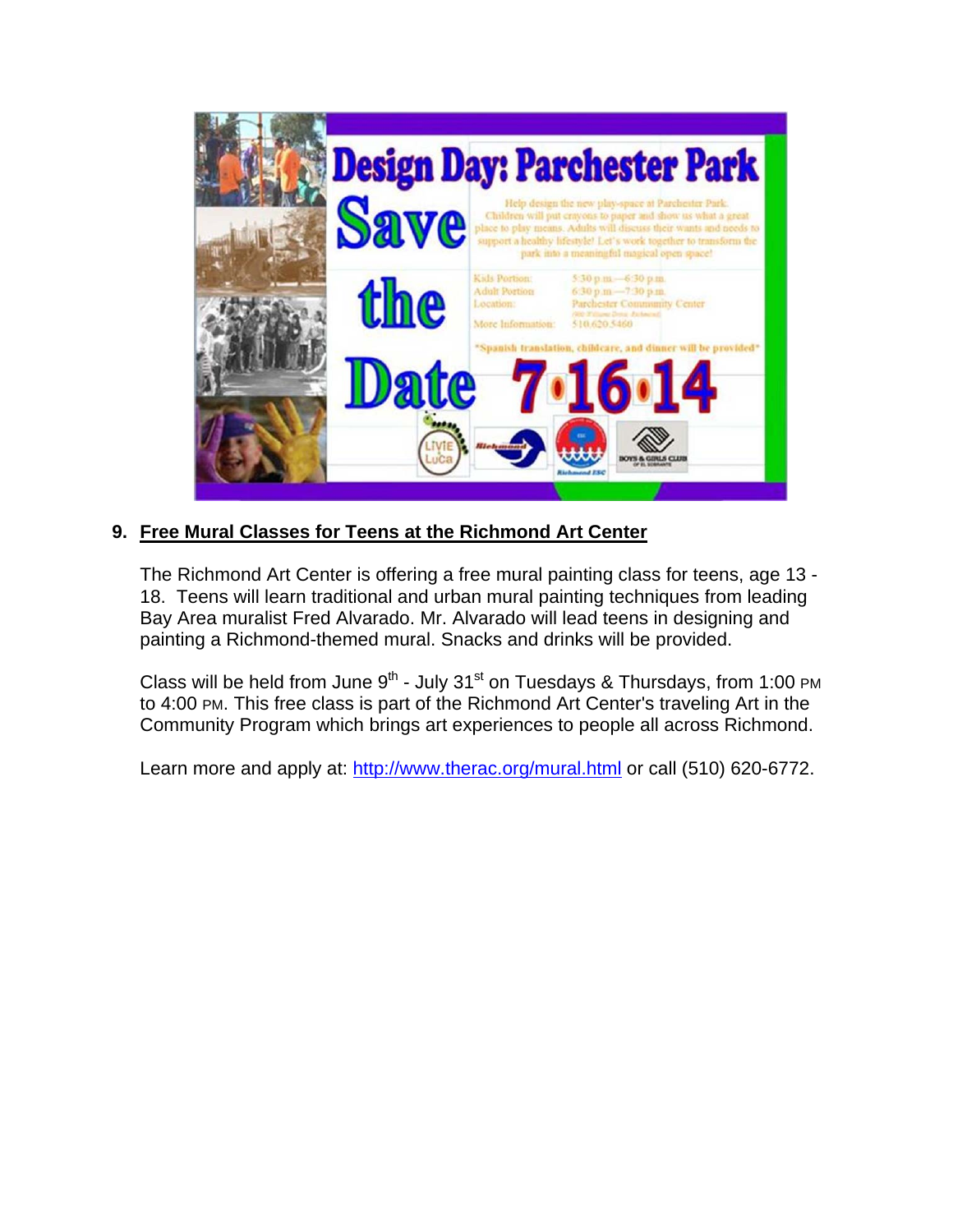

# **10. City Manager Chronicles**

I have listed below some of the topics for meetings that I have recently attended in the hope that it provides an idea of the varied issues with which our organization deals routinely.

A substantial amount of time was spent on issues related to the FY 2014-15 budget. Other activities and meeting topics during the past week have included:

- Meeting with representatives from the City's art organizations (Richmond Art Center, NIAD, East Bay Center for the Performing Arts) to discuss the City's financial situation;
- Meeting with representatives from the Water Emergency Transit Authority (WETA) to discuss the status of the work to bring ferry service to Richmond;
- Attendance at the quarterly meeting with the City's Emergency Operations Center working group;
- Attending the monthly Contra Costa County Public Managers Association (which consists of city managers of the nineteen cities in the County and the County administrator);
- Meeting with staff from the Finance Department and the Housing Authority to review internal procedures for timely cash transfers from the Housing Authority to the City for City-provided services;
- Meeting with Be a Mentor and Richmond Police Activities League (PAL) to discuss ways in which to promote volunteer mentoring in the City.

These meetings were in addition to attending the regular management staff meeting, agenda planning, reviewing staff reports to the City Council, doing department head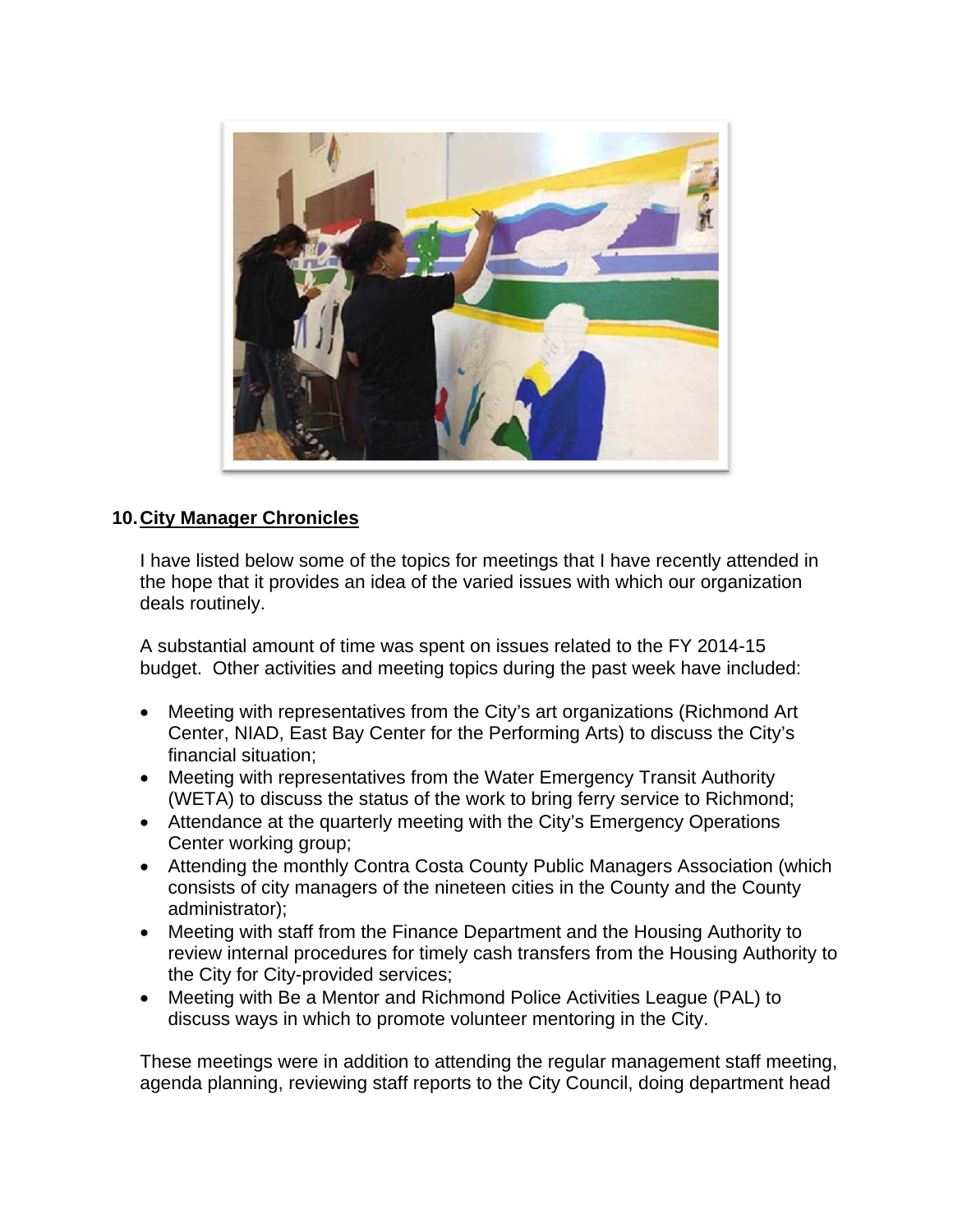"check-ins," having discussions on various personnel matters, and having short discussions with staff, community members, members of the press, etc.

Please feel free to contact me if you have any questions about the substance of these or any other topics.

### **11. Opening Reception at the Richmond Art Center**

Stop by the Richmond Art Center on Saturday, June  $14<sup>th</sup>$  from 5:00 PM – 7:00 PM, to enjoy the new summer exhibitions featuring the work of emerging and established Bay Area artists, including many Richmond artists, at the opening reception. "Ruth Braunstein: Focus on Clay," featuring works from Bay Area art icon Ruth Braunstein's private collection of clay objects with works by Peter Voulkos, Robert Brady, Richard Shaw, Win Ng and Robert Arneson; "Sculpture!;" "Slusky and Sullivan: Sculptures, Drawings and Related Antics;" and the "Annual Members Show." Plus live music by Yolanda Alicia, Lichi Fuentes and Javier Trujillo. More information can be found at www.therac.org.



# **12. Officer Bradley A., Moody Memorial Underpass Project Update**

The Bradley A. Moody Memorial Underpass Project involves the construction of a roadway underpass on Marina Bay Parkway between Meeker Avenue and Regatta Boulevard, and is intended to resolve long-standing access limitations to the Marina Bay area caused by frequent train crossings. In early September 2013, Marina Bay Parkway was closed to traffic. This closure is planned to remain in place until early May 2015.

During the week of June  $9<sup>th</sup>$ , roadway excavation was completed, remaining mass excavation is limited to Jetty Drive and the pump station. Storm drain installation continued, and is approximately 75% complete.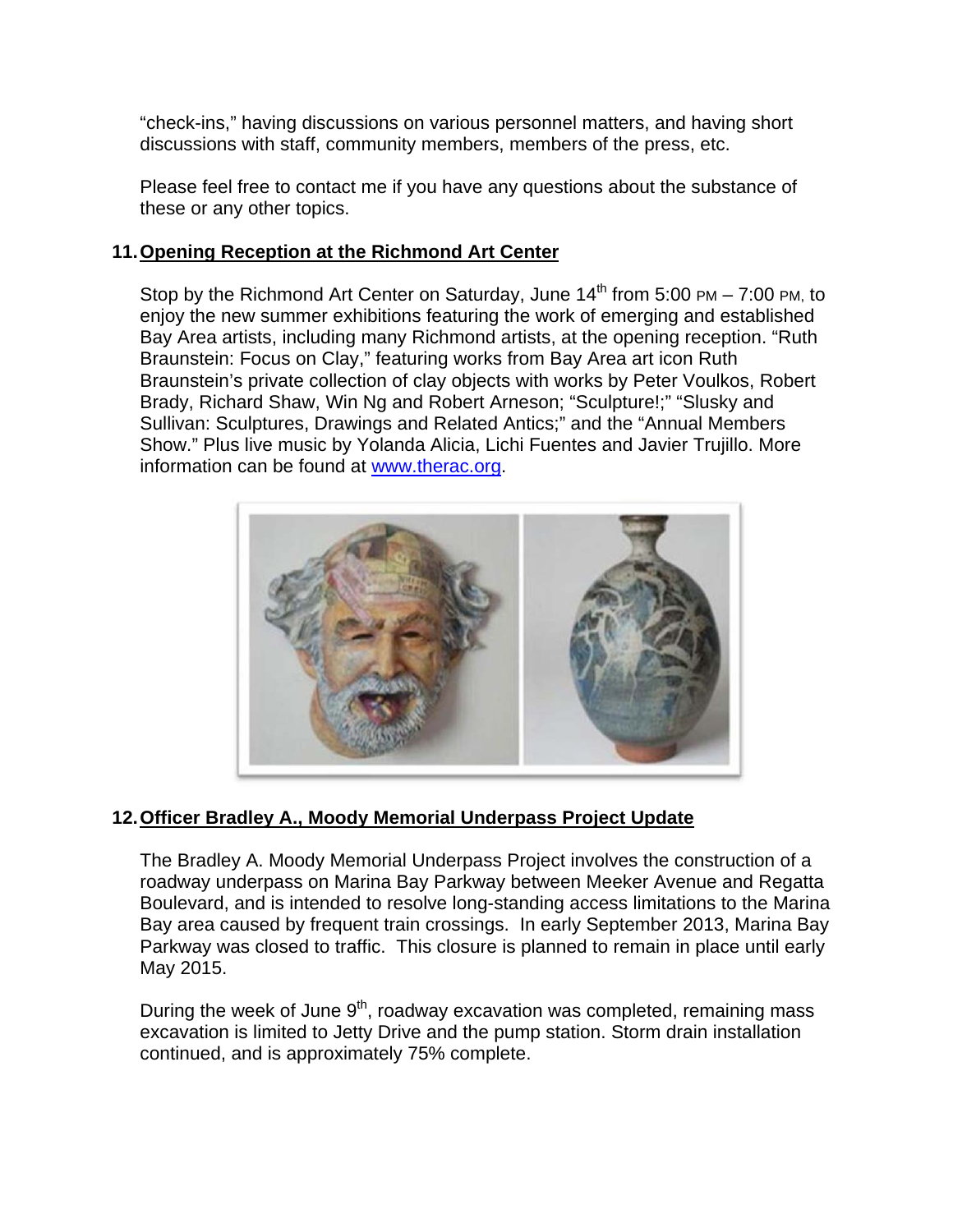The fourth 24-hour a day weekend closure window will take place the weekend of June 14<sup>th</sup>. During this closure window, a crane will be placed on the new railroad bridge for placement of two 14 foot long approach slabs, made of precast concrete and weighting 18,000 lbs. each. Also during this window, a concrete fascia beam will be installed, and waterproofing materials will be placed on the bridge underneath the tracks. Work can be expected from 8:00 AM on Saturday, June  $14<sup>th</sup>$  through 6:00 AM Monday, June  $16<sup>th</sup>$ . The approach slabs are scheduled to be installed beginning Saturday evening, with waterproofing installation during warmer hours of the day on Sunday. The railroad will be also be performing work of their own during this closure window, in order to minimize disruption to the community.

For the week of June  $16<sup>th</sup>$ , storm drain installation will be completed, the roadway subgrade will be lime treated, and the third level of tiebacks will be installed at the pump station.

For additional information and to be added to the project update contact list, please see the project website at www.moodyup.com. You can also follow the project on twitter: @moodyunderpass, or contact the project's public outreach coordinator Jacqueline Majors at (925) 949-6196.

### **13. Literacy for Every Adult Program (LEAP) is Looking for You!**

LEAP will celebrate 30 years of service on September 21, 2014. We want to thank the many volunteer tutors and students, as well as community service providers, who have supported and shaped LEAP's success. Who are the LEAPster's? What are their stories? In the next three months we will be collecting stories and photos to create a memorable timeline and history of the program. Are you part of this history? Please let us know and tell us the part that you played. Feel free to submit your information by email to **leapvolunteerinfor@gmail.com** with the subject heading: LEAP 30 Year Story. If you have any questions or want to assist with our plans, feel free to contact Sherry Drobner at (510) 307-8082 or sherry\_drobner@ci.richmond.ca.us.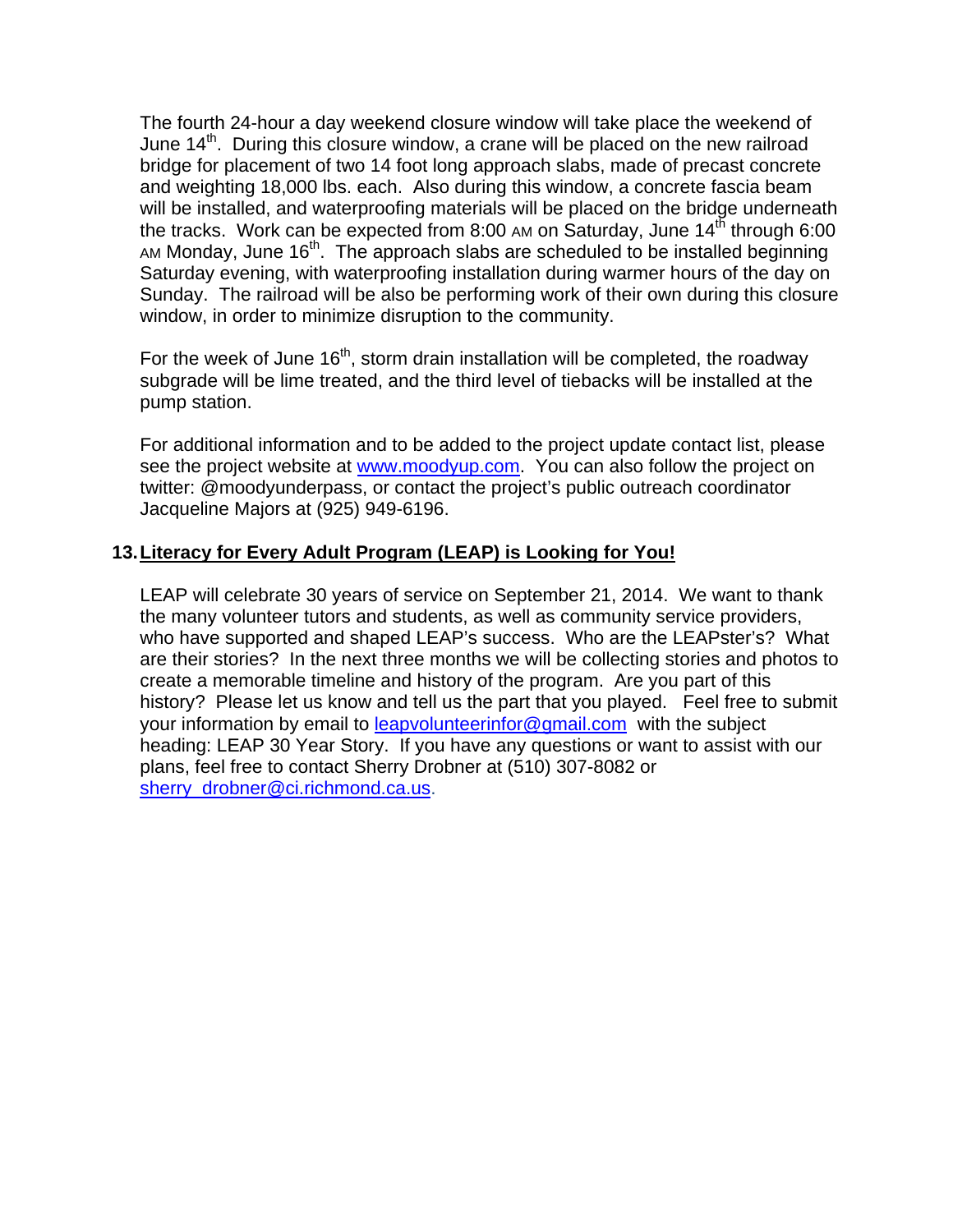

# **14. Recreation Highlights**

### Richmond Tennis

The Richmond Tennis Association (RTA) TGIF Socials in April and May at Nicholl Park were a great time had by all; however due to scheduling difficulties, the June RTA Tennis Social has been cancelled. Please mark July 11<sup>th</sup> on your calendar for the next fun event!

#### **15. Public Works Updates**

Facilities Mainenance Division: Construction of the housing for the Main Library Emergency Generator has begun. The generator will be enclosed to prevent damage and/or theft, as well to keep the library functional during times of power loss.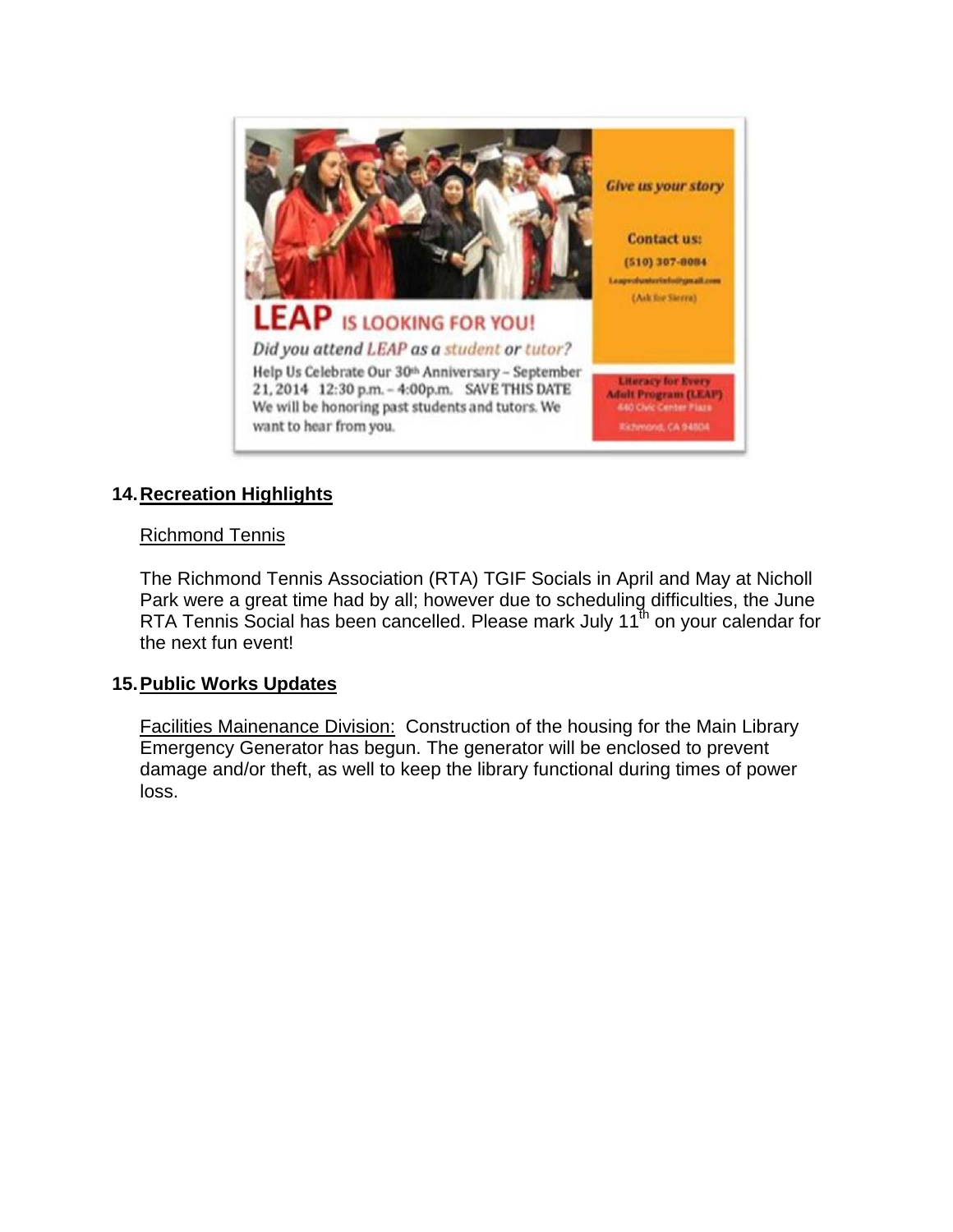

Construction of Emergency Generator

Carpenters installed large display panels in the Richmond Auditorium lobby, repaired entrance doors of the Auditorium, resolved an exit door issue at the Main Library, and addressed inspection concerns at the Auditorium.

Painters continued painting the canopy framework at Civic Center Plaza, as well as wall assemblys in the Auditorium.

Stationary Engineers restored the air conditioning at the May Valley Police Substation, replaced water heater supply lines at Fire Station #63, changed the water closet at the Emergency Communications Center, cleared waste line for the Main Library, cleared the shower drains at the Plunge, and completed furnace maintenance at the Fire Stations.

Utility Workers cleaned carpets in 440 Civic Center Plaza, cleaned the windows at Civic Center Plaza, set up Council Chambers for testing, and maintained 29 City owned buildings.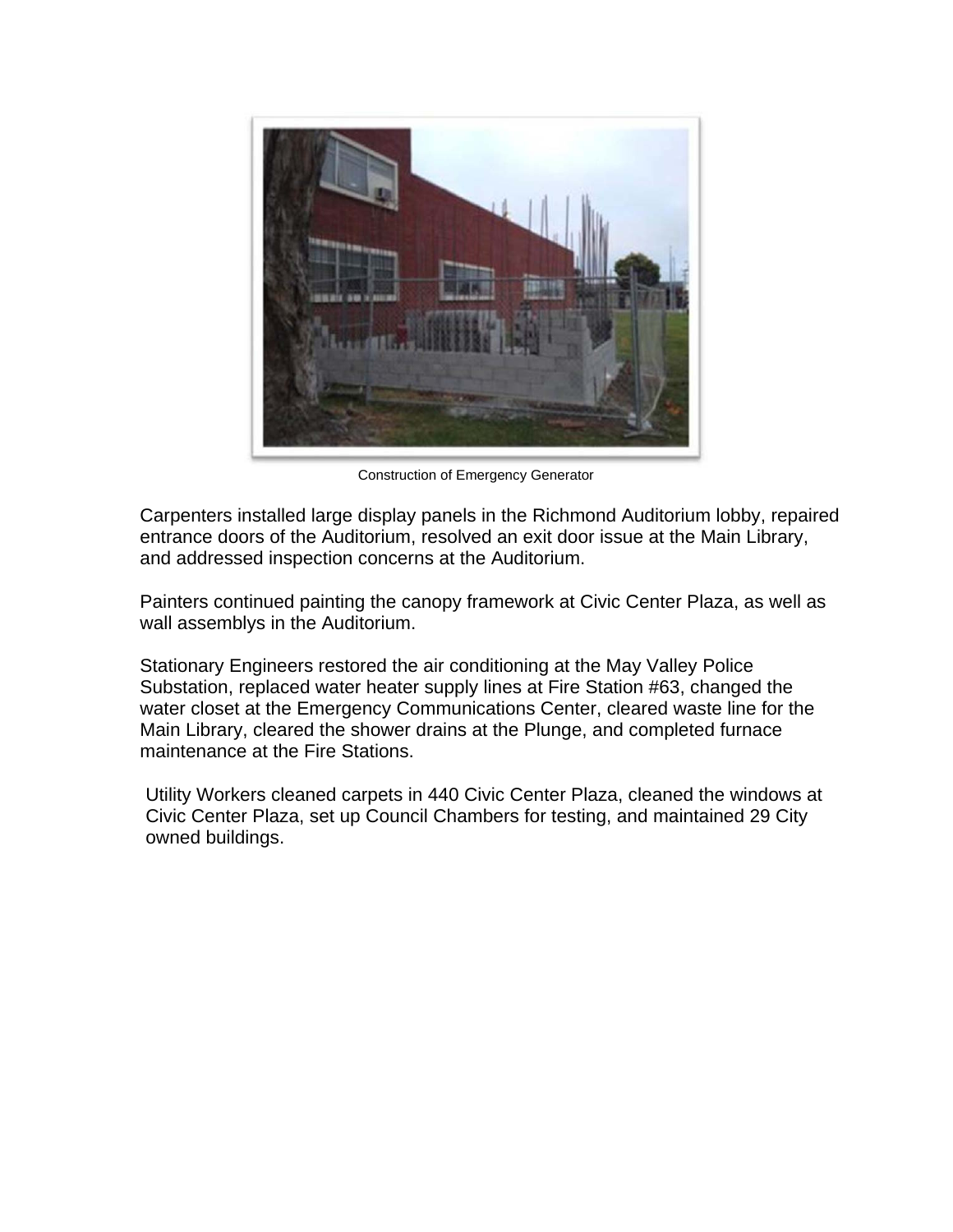

Council Chambers Set-up for Testing

Parks and Landscaping Division: Crews continued work cutting in the High Fire Severity Zones, trimmed shrubs at Lamoine and Nicholl Parks, repaired the irrigation on the bowling green at Nicholl Park, completed irrigation repairs at the Main Library, completed weed abatement on a portion of the Richmond Parkway, and continued work on the pathway project along the Richmond Parkway.



Shrub Trimming at LaMoine Park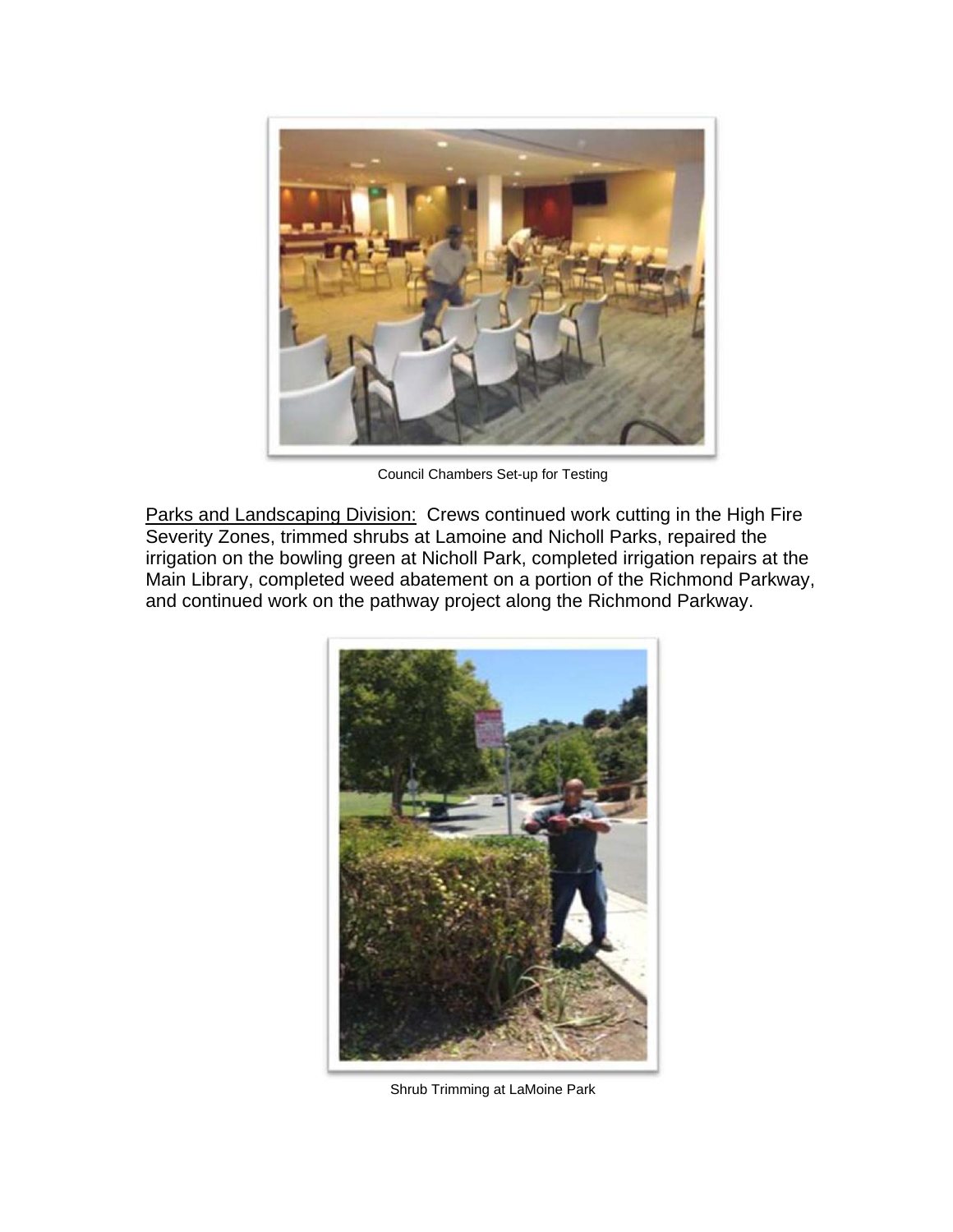

Richmond Parkway Pathway Project

Tree crews cut, trimmed or removed trees along Macdonald Avenue and at the Richmond Plunge.

Streets Division: Staff grinded and paved on San Benito Street and on a portion of 13<sup>th</sup> Street. Crews also worked from the outstanding pothole and sidewalk list.



Paving on San Benito Street

Street sweeping performed commercial sweeping services for the second Monday through Friday in the May Valley, Vista View, Clinton Hill I – IV and East Richmond neighborhood council areas.